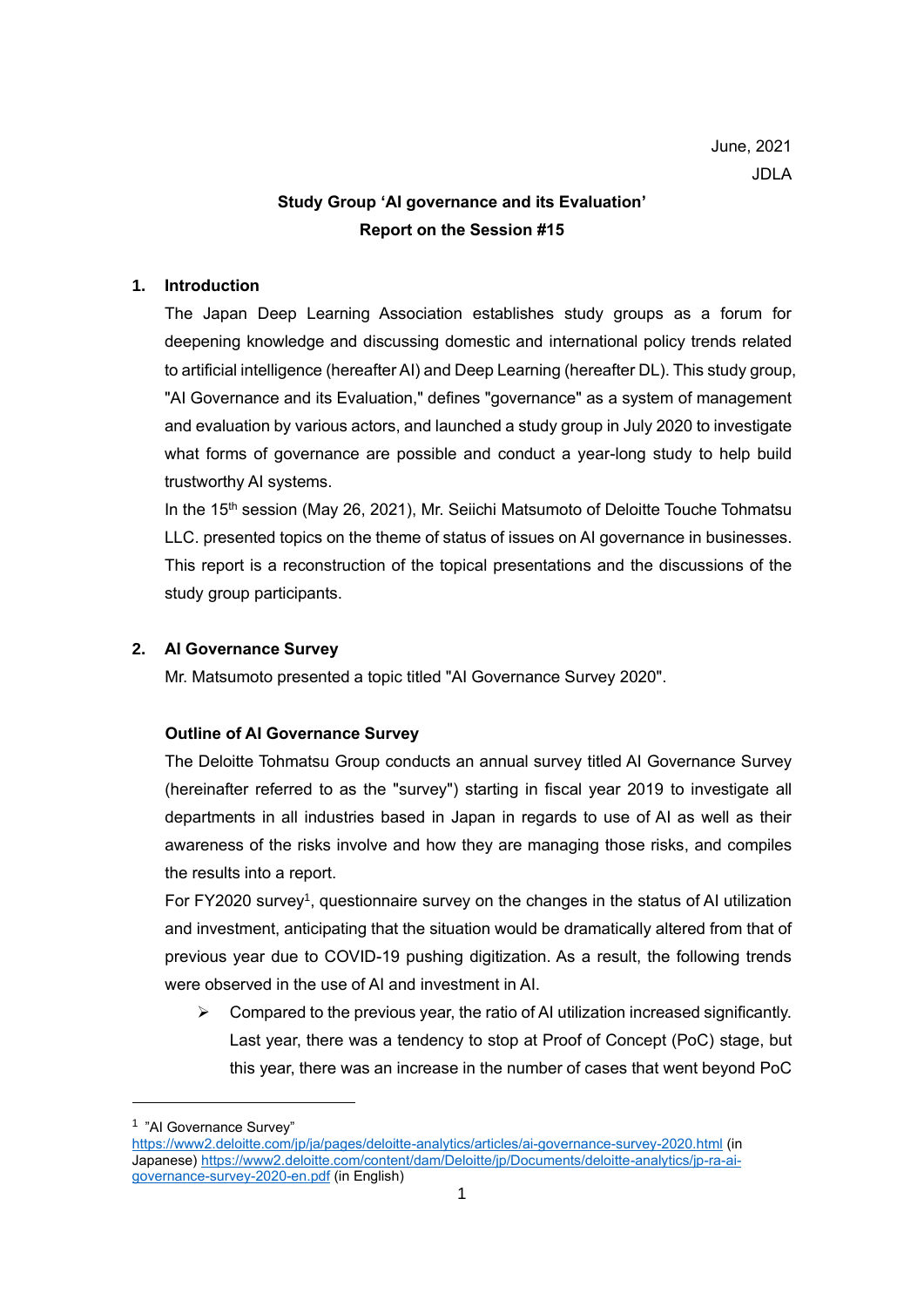to full-scale operation.

- $\triangleright$  Last year, the majority of AI investments were for cost reduction and business efficiency, but the percentage of AI investments for new business creation also increased this year.
- $\triangleright$  While progress is being made, use of AI at the organizational level is still in infancy.
- ➢ Although companies were aware of the risks involved in using AI, they tended to struggle with how to address them.

# **How AI is being used**

85% of respondents reported that they were using AI, a significant increase compared to last year's 56% (see Figure 1). Last year, only 47% of the respondents who were using AI had reached the PoC stage, indicating the issue of not being able to progress from the use to the PoC stage, but this year, more than 70% of the respondents answered they have made it to the PoC stage. Of the respondents who conducted PoC, 81% (as opposed to 77% last year) answered that they had moved into serious adoption of AI, which has not changed significantly from last year.

From the above, it can be seen that once the PoC is conducted, the hurdle to enter the practical application stage is low.



**Figure 1: Percentage of respondents who have adopted AI and the stages they are at<sup>2</sup>**

As a result of the survey, the ratio of the purpose of using AI to create new business and increase sales of existing business has increased compared to the previous year (see Figure 2).

<sup>2</sup> Some excerpts from the "AI Governance Survey 2020" (page 5)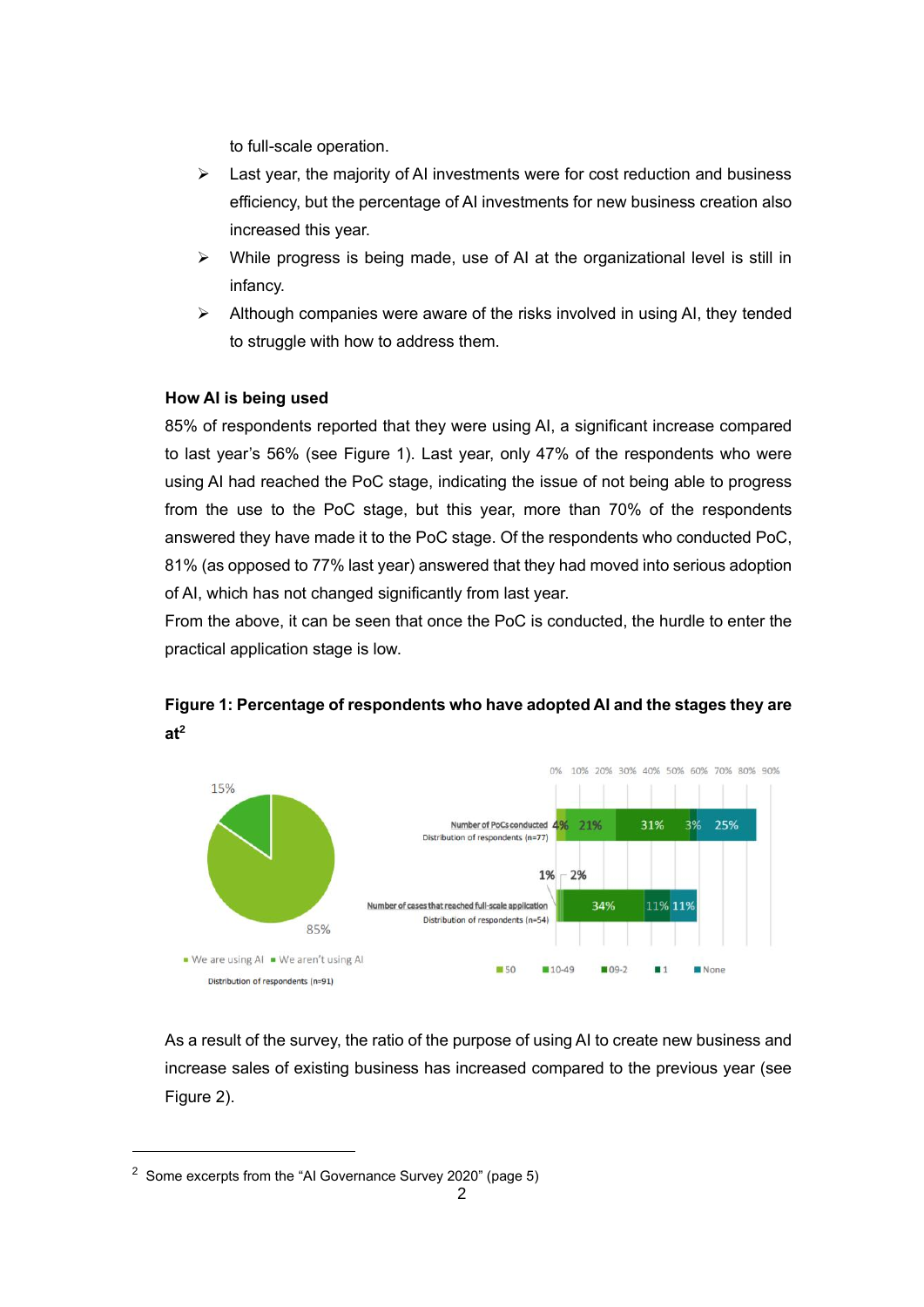From the above, it suggests that AI is starting to be used in in new businesses more.



### **Figure 2: Purpose of adopting AI<sup>3</sup>**

Distribution of respondents (n=77) Note: As respondents were allowed to select multiple answers, the total exceeds 100%

#### **Issues preventing further use of AI**

The survey was conducted on challenges in furthering the use of AI, using a framework called IDO<sup>4</sup>. The results revealed that from a strategy perspective, while the use of AI is progressing, a culture of continuous innovation is not embedded in the organization, and for talent, there is a lack of human resources. In terms of process, it became clear that an agile process for making use of analytics and AI does not exist or is not sufficiently established. This is thought to have been highlighted by the progress in the implementation of PoC. From the perspective of data, many companies have a sense of challenges in systematizing their organizations and developing quality control processes, such as lack of data quality control and maintenance, scattered data locations, and lack of tools and environments for data processing and aggregation. In terms of technology, it seems that there is lack of clarity on the scope that should be addressed by in-house operations.

From the above, use of AI at the organizational level is still in its infancy evidently.

#### **Awareness of the risks in using AI and how the risks are being controlled**

A survey was conducted on the status of risk identification and control during use of AI, citing the typical risks of AI (see Figure 3) that may lie ahead.

<sup>3</sup> Some excerpts from the "AI Governance Survey 2020" (page 6)

<sup>&</sup>lt;sup>4</sup> IDO (Insight Driven Organization) is a Deloitte's proprietary framework for maturing AI and analytics organizations. This framework shows the points to watch out for in terms of strategy, talent, process, data, and technology.

https://www2.deloitte.com/jp/ja/pages/deloitte-analytics/solutions/insight-driven-organization-people.html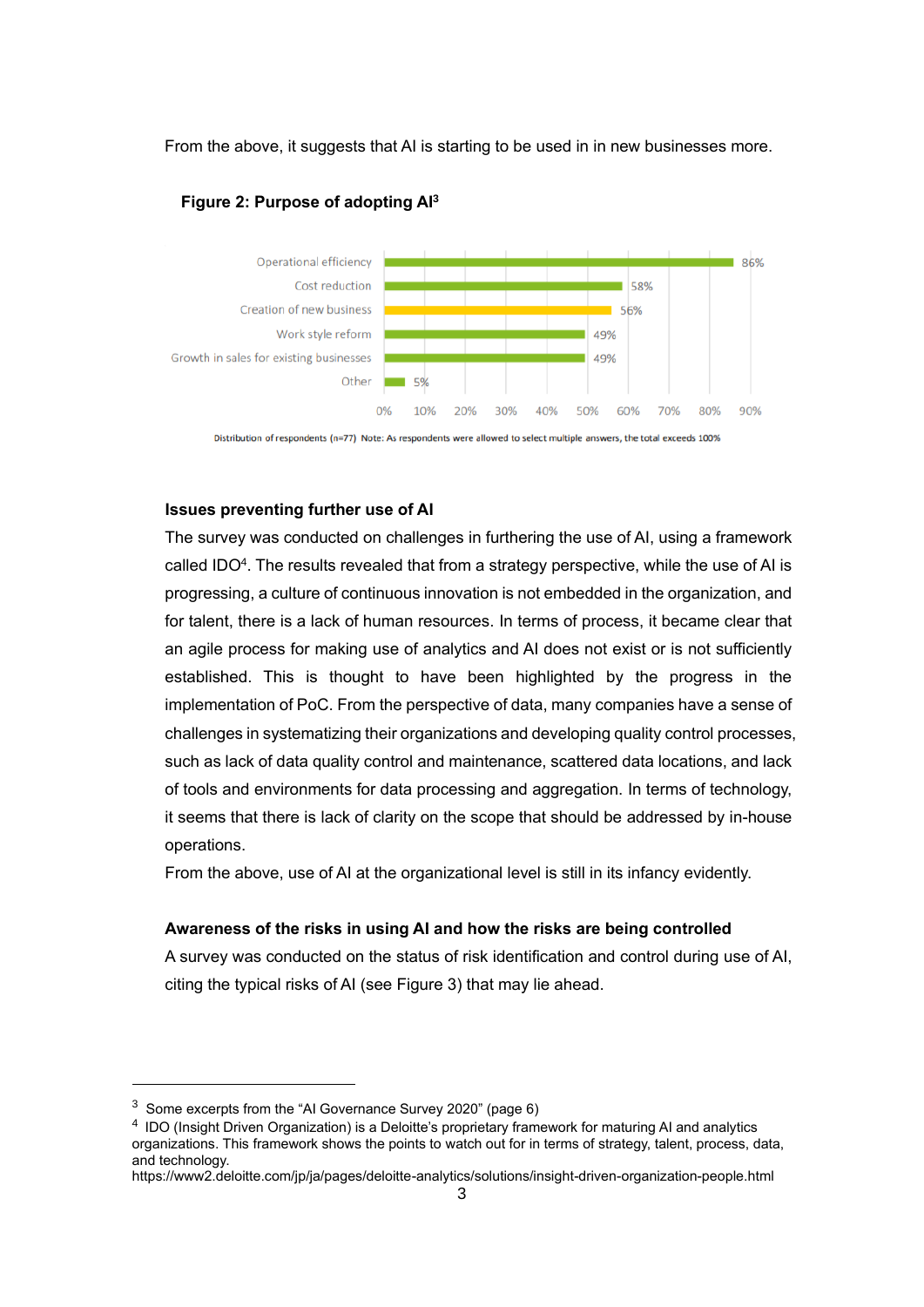### **Figure 3: Risks in Using AI**<sup>5</sup>

| <b>Type of risk</b>               | <b>Risk details</b>                                                                                                                                                                                                                          |
|-----------------------------------|----------------------------------------------------------------------------------------------------------------------------------------------------------------------------------------------------------------------------------------------|
| <b>Malicious intent</b>           | The risk of someone maliciously inputting information into the AI so that it makes<br>errors in judgment that could lead to an incident or spark criticism from society                                                                      |
| <b>Data pollution</b>             | The risk of someone, either maliciously or not, having the AI learn on inappropriate<br>data which then causes the AI to make errors in judgment that could lead to an<br>incident or spark criticism from society                           |
| Data/model theft                  | The risk of intellectual property leaking from a publicly available AI, if an external party<br>uses the AI to make a large number of decisions and analyzes the results to identify the<br>data and decision models that constitutes the AI |
| <b>Fairness</b>                   | The risk of sparking criticism from society should the AI make unfair decisions toward<br>specific groups based on factors such as gender and nationality                                                                                    |
| <b>Safety</b>                     | The risk of bodily harm or damage to property should the AI make faulty decisions                                                                                                                                                            |
| <b>Precision deterioration</b>    | The risk that an AI's prediction accuracy will deteriorate over time                                                                                                                                                                         |
| The ability to explain<br>oneself | The risk of having to explain the rationale behind an AI's decision should a user request<br>it                                                                                                                                              |
| <b>Contractual</b>                | The risk of potential problems arising regarding ownership of training data and models<br>when AI development is outsourced                                                                                                                  |
| <b>Invasion of privacy</b>        | The risk that an AI's advanced profiling of users will infer sensitive information about<br>them, thus violating their privacy                                                                                                               |

When respondents were asked about how they were currently addressing risks in using AI, around 20% reported that "Such risks are recognized, but we do not know how to address them" on all risk categories. Even if respondents were aware of the risks involved in using AI as PoC has progressed, they tended to struggle with how to address them.

#### **MLOps**

As the use of AI is promoted, MLOps $6$  is attracting attention for its ability to shorten the development lifecycle and improve efficiency by standardizing and automating the development, operation, and maintenance of machine learning and by strengthening the collaboration between the development and operation and maintenance departments. In recent years, MLOps platforms have been released to the public, which can simplify the entire process from development to monitoring, including accountability and monitoring of accuracy degradation. The trend toward MLOps platforms is expected to accelerate.

#### **3. Discussion points in the question and answer session**

In the 15th session, the status of issues on AI governance in businesses was discussed.

<sup>5</sup> Some excerpts from the "AI Governance Survey 2020" (page 11)

 $6$  MLOps is based on DevOps, a methodology that integrates the development and operation of machine learning models and manages the entire lifecycle from development to operation.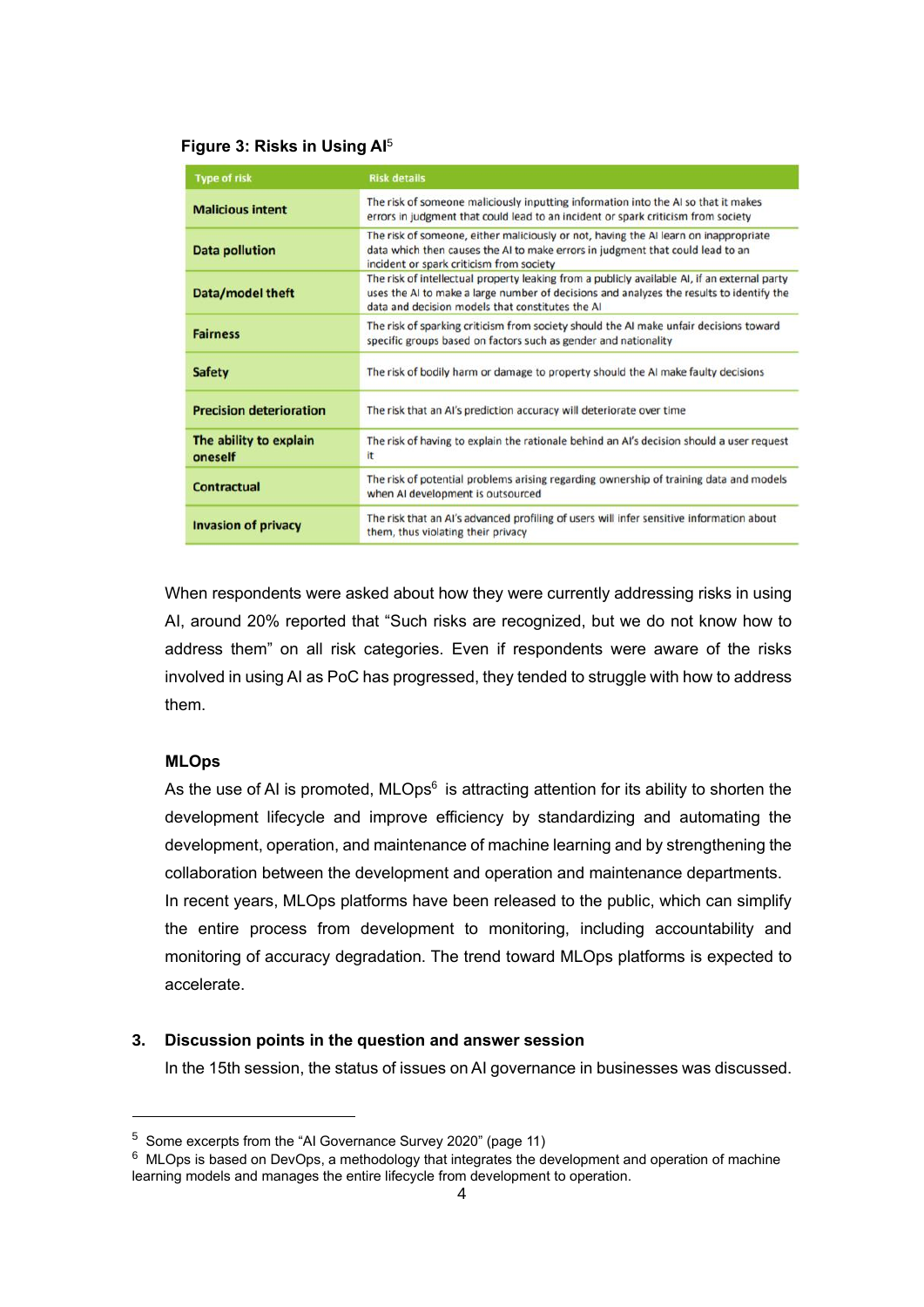Based on the topics discussed, the following questions and answers were raised.

### **AI Governance Survey**

- The term "AI governance" is used for the title of this survey because it focuses on the list of risks associated with the use of AI (see Figure 3). In last year's AI Governance Survey, a survey on the risks associated with the use of AI was conducted. In the first part of this year's survey, the results of the survey on the use of AI have been included, as we received many inquiries about the use of AI from corporate stakeholders.
- The industries of the companies that responded to the survey were mostly manufacturing, trading, finance, and life sciences, and many were AI user companies rather than AI development companies.

#### **Future content of the AI Governance Survey**

- $\checkmark$  The AI Governance Survey will continue to be conducted. While the risk items in the questionnaire will be fixed to some extent each time, there is a possibility that topics that are easier for companies to imagine will be added depending on social conditions.
- ✓ Overseas, discussions are occurring on how to build an organizational structure for AI governance, such as the assignment of a Chief Ethics Officer, and Deloitte would like to examine whether there is an atmosphere of fostering human resources for AI governance as a perspective for the future survey.
- $\checkmark$  The department in charge of risk in AI utilization is expected to be different between large companies and venture companies. It would be useful to conduct a survey on risk departments to determine whether they are creating new departments or promoting the use of AI in their existing organizations, and to disseminate this information overseas.
- $\checkmark$  Currently, there is no information on the status of AI utilization and AI investment in venture companies, as surveys such as the AI Governance Survey of venture companies have not been conducted. In the future, a survey comparing large companies and venture companies will be considered.

Written by Yuki Kiyomi Translated by Michiko Shimizu